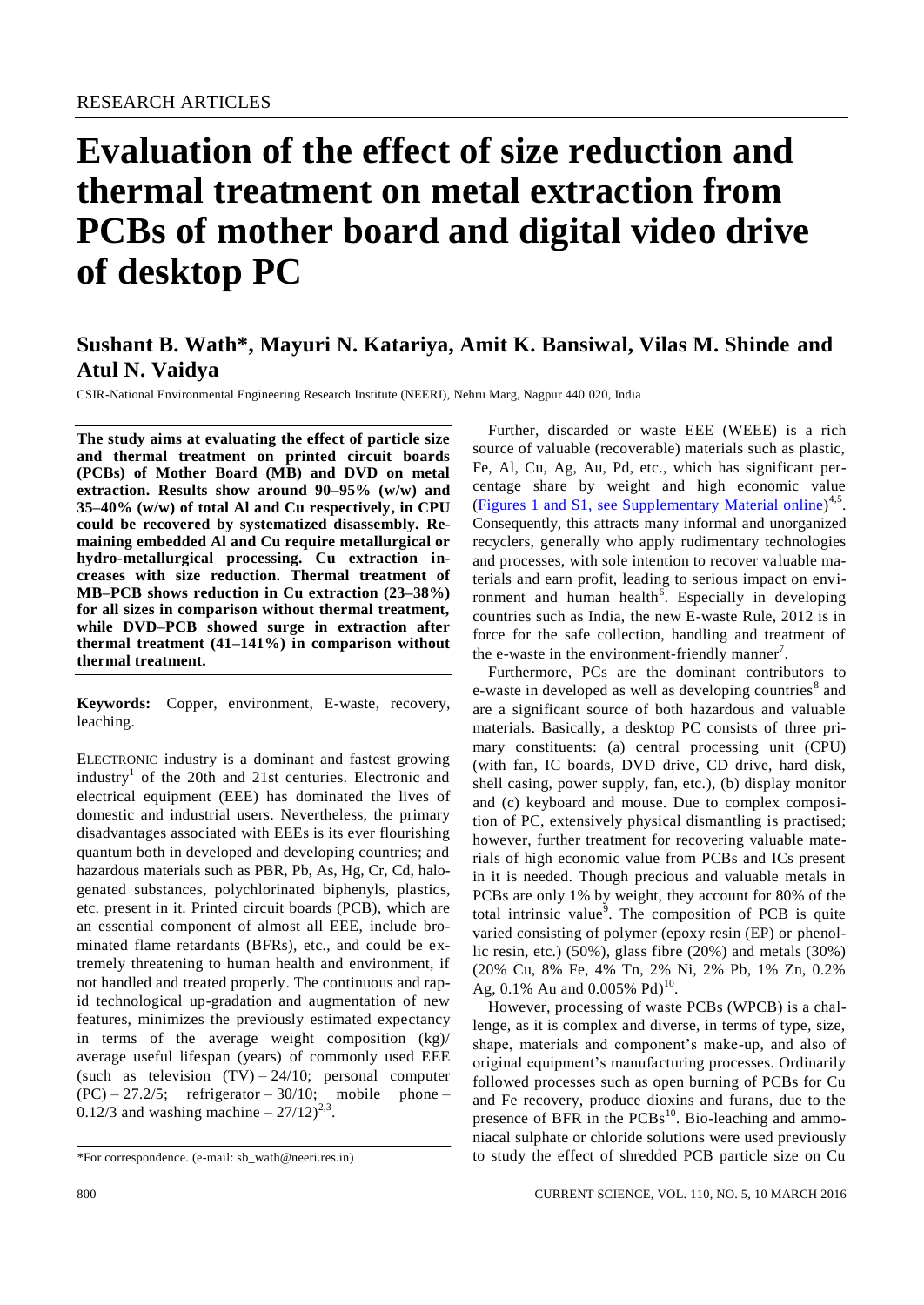| 20<br>15               |                    |        |        |        |        |               |         | v       |         |          |
|------------------------|--------------------|--------|--------|--------|--------|---------------|---------|---------|---------|----------|
| 10                     |                    |        |        |        |        |               |         | о       |         |          |
| 5                      |                    |        |        |        |        |               |         |         |         |          |
| $\mathbf{O}$           | II.<br><b>High</b> |        |        |        |        | 18<br>X.<br>۰ |         |         |         |          |
| Weight of Element (Kg) | Aluminiu<br>m      | Copper | Lead   | Zinc   | Nickel | Iron          | Plastic | Glass   | Silver  | Gold     |
| I PC                   | 3.0839             | 1.6961 | 0.0857 | 0.3598 | 0.0000 | 4.4545        | 1.2507  |         | 0.0050  | 0.0004   |
| $\sqrt{IV}$            | 0.4344             | 1.2308 | 0.0724 | 0.1086 | 0.0138 | 4.3440        | 9.4120  | 19.1860 | 0.0007  | 0.0004   |
| Refrigerator           | 3.0839             | 1.6961 | 0.0857 | 0.3598 | 0.0000 | 4.4545        | 1.2507  | 0.0000  | 0.0050  | 0.0004   |
| Mobile Phone           |                    | 0.016  |        |        |        |               |         |         | 0.00035 | 0.000034 |

Figure 1. Per unit average weight of valuable and precious elements in EEE/e-waste.



**Figure 2.** Flowchart showing the experimental procedure.

leaching<sup>11,12</sup>. However, a systematic comparative study involving various PCBs has not been reported to the best of our knowledge. In this regard, an environment-friendly process for extracting Cu and other metals from the WPCBs was studied. This research is primarily aimed at evaluating the effect of particle size reduction and thermal treatment to PCBs of Mother Board (MB) and Digital Video Drive (DVD) on metal extraction efficiency, by minimizing environmental and occupational impact, through volume reduction of the entire material to be processed for valuable materials recovery from CPU of PC.

#### **Materials and methods**

A discarded CPU (e-waste) (manufactured in 2004; 8 kg) collected from the stores of NEERI (National Environmental Engineering Research Institute, Nagpur) was utilized as the raw material for the experiment. The entire study has been broadly divided into three steps (Figure 2).

# *Pretreatment: preparation, comminution and separation*

The pre-treatment process commences with systematic manual dismantling of the CPU using tools such as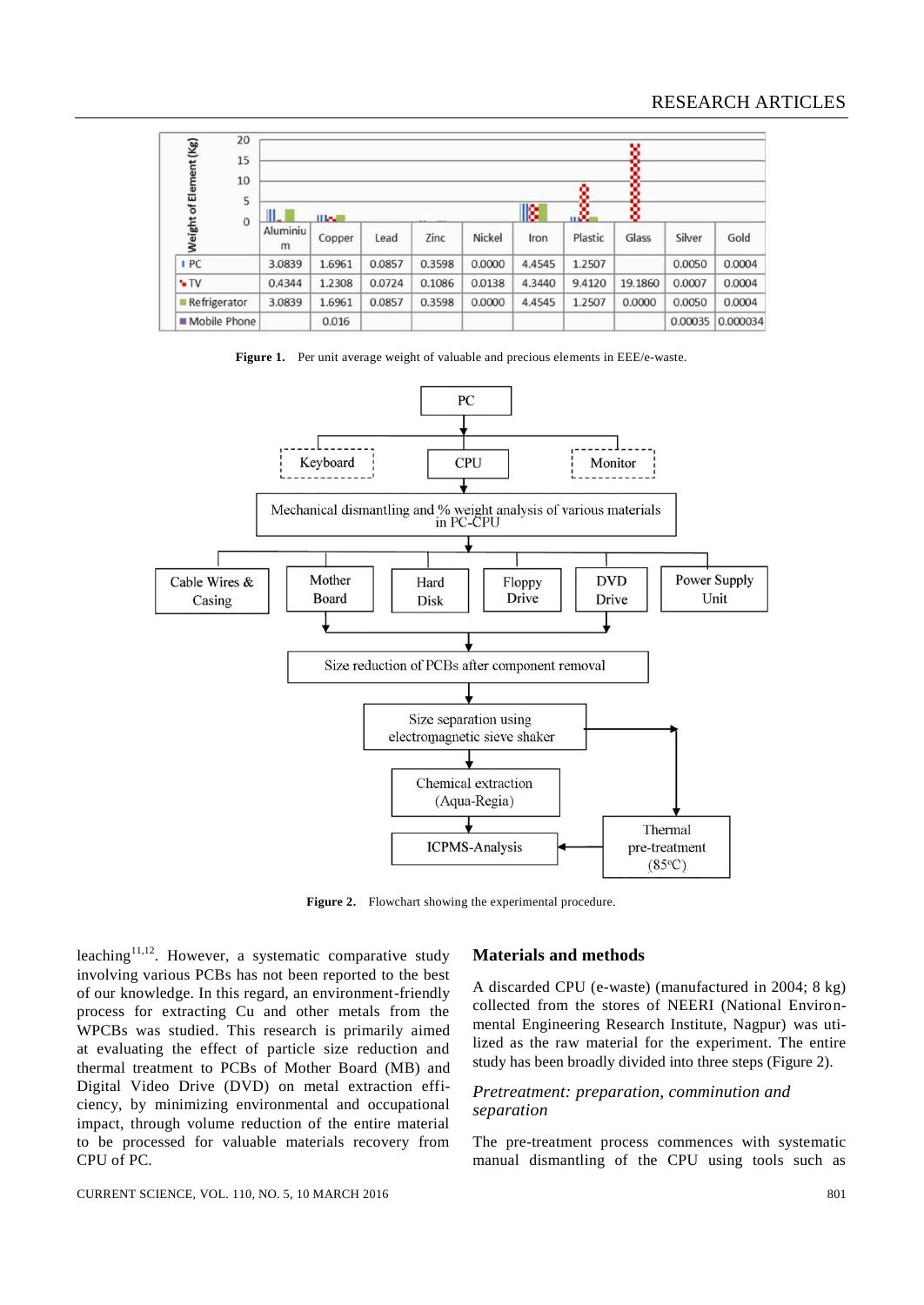# RESEARCH ARTICLES

screwdriver, hammer, pliers, etc. Analysing the total content of valuable metals in a CPU serves two purposes: (1) identification of parts loaded with significant quantity of valuable materials; and (2) scrutinizing weight proportion of various components and parts. To enhance extraction efficiency, major parts such as hard disk, DVD drive, floppy drive, power supply unit, MB, etc., and components (such as transistors, batteries, diodes, capacitor, USB ports, etc.) in that individual part were identified and sorted. Precise weight analysis of all separated parts was done to find out valuable (Al, Cu, plastics, etc.) and other materials (including hazardous) present in it, and was compared with the existing information available in the literature. Metals were disassociated from non-metals in order to minimize the quantum of material to be processed – to enhance the targeted material concentration; and facilitate further chemical processing – as metals and non-metals have divergent reaction chemistry.

### *Sample preparation through mechanical processing*

Although the compositions of different units of PCs are different, many studies have revealed that PCBs contain maximum valuable and precious elements<sup>13</sup>, hence the PCBs of sizable weight were selected for the experimentation purpose and comparative study.

Components such as ICs, transformers, fan, resistors, capacitors, pins, heat sink, motors, batteries, etc., mounted on the various PCBs were systematically and carefully detached using pliers and spanners, to minimize occupational and environmental impact arising out of the various hazardous materials present in it.

Furthermore, the bare PCBs (after removal of mounted components) were separately cut into size of  $3 \text{ cm} \times 3 \text{ cm}$ by pliers and further reduced using mortar pestle and laboratory mixer grinder. The crushed samples were subjected to electromagnetic sieve shaking in continuous and intermittent mode for 5 and 2 minutes respectively, for separating and determining the weight percentage distribution of the different size fractions. The study was performed to investigate the effect of size reduction on valuable material (Cu) recovery and thermal treatment on the leachability of the metals, as thermal treatment aids to remove the non-metallic element of the PCB resulting in higher effective dissolution. Li *et al*.<sup>14</sup> reported the advantages of thermal shock technique by virtue of variance in the physical performance of PCB material. However, no result has been reported regarding the effect of lowtemperature thermal treatment on PCBs, and therefore an attempt has been made to study its effect on chemical extraction of valuable metals from PCB with minimum energy requirement. Accordingly, one part of the sample was directly chemically leached (non-thermally treated), whereas another was thermally treated in laboratory oven at  $85^{\circ}$ C for 6 h before leaching.

# *Chemical extraction of metals via leaching*

A hydrometallurgical process which uses acidic and alkaline solutions for the dissolution of metals was applied to extract the metals from PCBs since these methods are more exact, predictable and easily controlled than the pyro-metallurgical processes for metal recovery from PCBs<sup>15</sup>. Moreover, temperature exercise in pyro-metallurgical processes leads to serious environmental complications, especially air pollution<sup>16</sup>. Aqua regia was utilized as it dissolves most of the metals<sup>17</sup> except Ag which has strong chemical durability. Non-thermally and thermally treated samples were treated with aqua regia; at 1 : 4 solid to liquid ratio; for 48 h duration at room temperature. After appropriate filtration and dilution, the metal concentrations were analysed by inductively coupled plasma optical emission spectroscopy (ICPOES) for metal concentration of various elements in leachate. Further, transformations in the morphological structure before and after treatment were studied using compound digital optical microscope.

### **Results and discussions**

# *Pretreatment: preparation, comminution and separation*

Figure 3 shows the evaluated material (Al, Cu, Fe, plastics, rubber, other (ceramics, glass, fibres, silica, precious elements, etc.)) composition by wt% of the five preeminent parts (DVD, floppy drive, hard disk, power supply unit and MB) found in the CPU. From the systematic and separate manual dismantling of CPU, it can be analysed as follows.

(1) About 90–95% (w/w) of the total Al was found in casings of DVD, floppy drive, hard disk and power supply unit. Specifically Al was employed in the base casing (250 g), fins (250 g), top cover (150 g), heat sink (75 g), spindle motor axis (45.61 g), platter (23.16 g), capacitor foils (29.6 g), north bridge (29.83 g), top cap and eject mechanism (23.54 g), outside metallic cover (14.08 g), spacer ring, various slots and ports, actuator arm, head stack assembly, etc. and can be conveniently recovered using facile mechanical tools, without causing any negative impact on environment and occupational health. The remaining 5–10% (w/w) Al (embedded in wire and PCBs) needs metallurgical or hydrometallurgical processes for recovery, which may have environmental implications.

(2) Approximately 35–40% (w/w) of Cu could be conveniently recovered from the Cu windings of motor, transformers, motor of various drives, etc. While 30–35% (w/w) was embedded in PCBs and 25–30% (w/w) in connecting wires and cables.

(3) Parts such as IDE, ICs, connector pins, south bridge, etc. are also significant sources of precious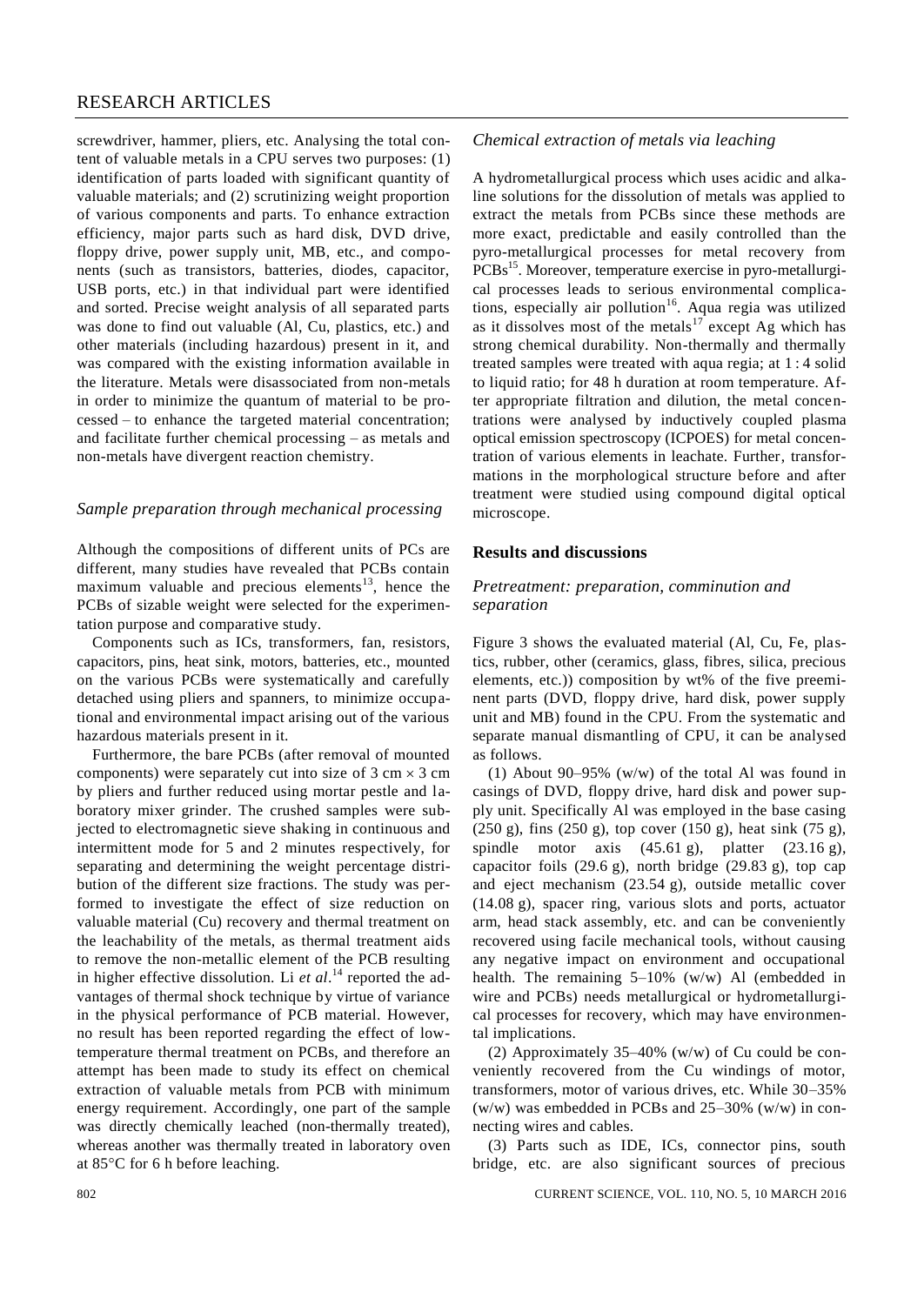

**Figure 3.** Per unit weight percentage of the materials from separated parts of CPU in PC.

| <b>Table 1.</b> Weight percentage distribution in various size fractions |  |
|--------------------------------------------------------------------------|--|
|                                                                          |  |

| MB–PCB  | Size (mm)<br>Wt.%     | 8<br>27.14              | 6                        | $4\overline{4}$<br>38.45 28.55 1.49 | 2                            | 2.41         | 0.71<br>0.96  | 0.5<br>0.24    | Fines<br>0.75 |
|---------|-----------------------|-------------------------|--------------------------|-------------------------------------|------------------------------|--------------|---------------|----------------|---------------|
| DVD–PCB | Size (mm)<br>$Wt\%$ . | $\overline{2}$<br>12.30 | $\sim$ 1 $\sim$<br>10.87 | 0.71                                | $0.5^{\circ}$<br>10.95 10.30 | 0.3<br>12.51 | 0.15<br>23.75 | Fines<br>19.31 |               |

materials (Au, Ag, Pd) along with Al, Cu and plastics. Therefore, systematic elimination and further processing of these parts are important from the environmental and economic recovery perspective.

(4) As hazardous materials are present in only few components, quantification and designation of the complete PC as a hazardous waste is inappropriate. The adopted treatment procedure can restrict cross-contamination and entry of hazardous material into the environment during recovery.

#### *Sample preparation through mechanical processing*

PCBs of MB and DVD have a sizable weight [\(Figure S2;](http://www.currentscience.ac.in/Volumes/110/05/0800-suppl.pdf)  see [Supplementary](http://www.currentscience.ac.in/Volumes/110/05/0800-suppl.pdf) Material online) and hence are preferred for further processing and comparative study. Table 1 shows the weight percentage distribution of MB–PCB and DVD–PCB in various size fractions after size reduction and sieving.

Furthermore, shredding and size reduction of the PCBs is a high-energy and time-consuming process $\frac{11}{1}$ , and it is difficult and uneconomical to reduce the size of all PCBs to <0.5 mm in practice, because of hardness and tenacity. Also, it is a heat-generating process; and the plastic-fibre glass material can agglomerate with metals complicating the grinding process. Pint-size fraction can cause various difficulties in processing and decreased leachability<sup>11</sup> and is generally rich in plastic materials only<sup>18</sup>. In MB-PCB, the

presence of thermoplastic EP with fiber glass [\(Figure](http://www.currentscience.ac.in/Volumes/110/05/0800-suppl.pdf) S3 *a*; [see Supplementary Material online\)](http://www.currentscience.ac.in/Volumes/110/05/0800-suppl.pdf) (provided for extra tensile strength) makes size reduction difficult. However, DVD–PCB without glass fibre (Figure  $S3 b$ ; see [Supple](http://www.currentscience.ac.in/Volumes/110/05/0800-suppl.pdf)mentary [Material](http://www.currentscience.ac.in/Volumes/110/05/0800-suppl.pdf) online) was easily reduced in size.

Fourier transfer infra-red spectroscopy (FTIR) analysis of both PCBs was performed to determine the various functional groups predominantly present in the PCBs (Figure 4). FTIR analysis uses identification of absorption bands associated with the vibrations of functional groups in the brominated epoxy resins (BER). However, complex molecular structure of the laminates combined with the overlap of bond energies made it difficult to interpret the spectra by locating the exact wave numbers corresponding to the functional groups. FTIR library was prepared from the literature as shown in Tables 2 (refs 19, 21–23) and 3 (refs 21, 23–30) respectively, which clearly indicates the presence of different predominant functional groups.

Consequently (Figure 5), it is evident that chemical leaching increases with the diminution in sample size and vice versa, due to increase in surface area, enabling expanded exposure of metals, offering lesser mass transfer resistance by the EP layer, facilitating higher diffusion of leaching solvent and finally resulting in maximum dissolution of metals in solvent. Therefore, 2 mm fraction in MB–PCB has maximum metal concentration. Cu concentration is maximum, in comparison to other metals, in all size fractions and is predominantly higher, i.e. 34.18 g/kg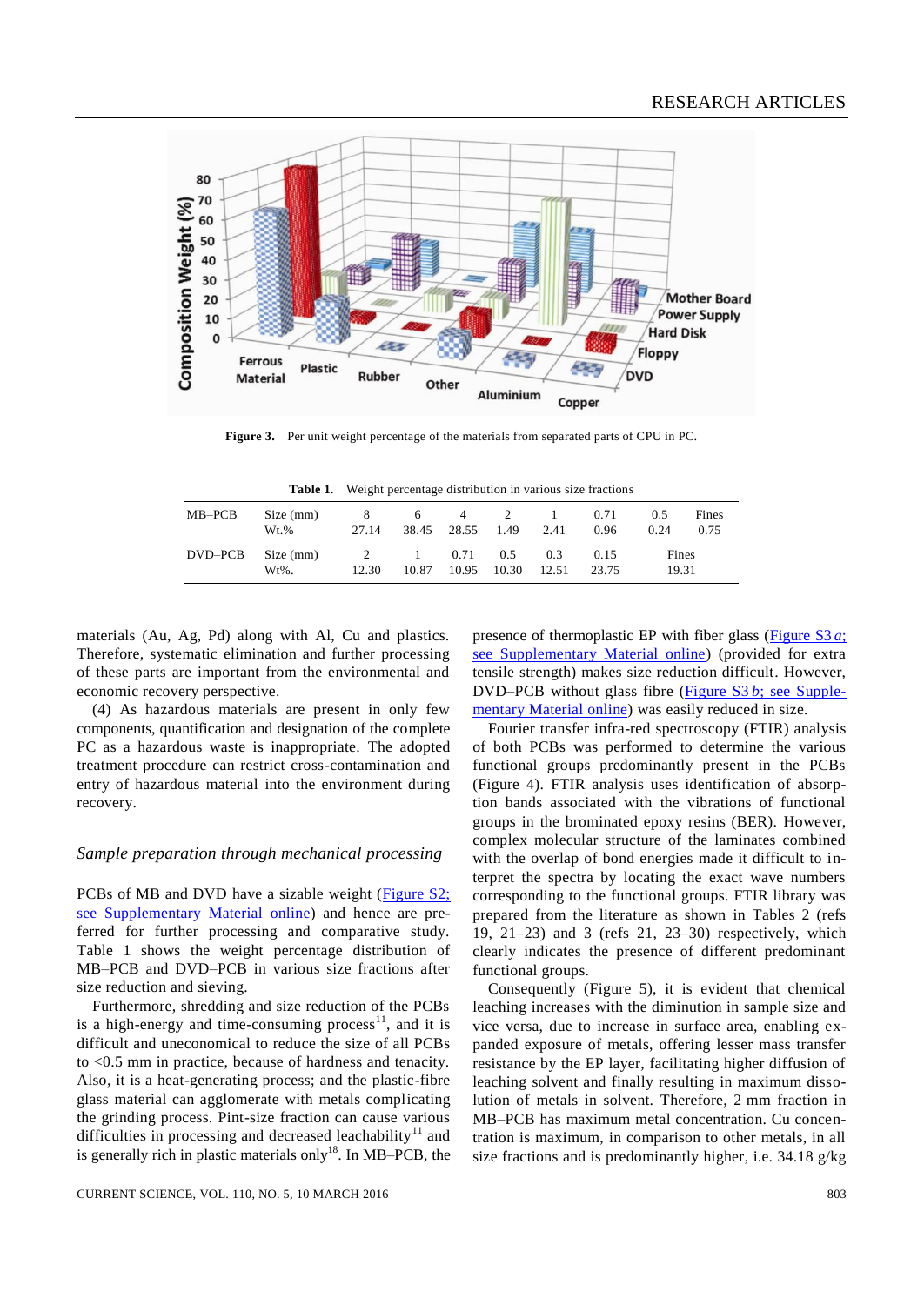

**Figure 4.** FTIR analysis of (*a*) DVD–PCB and (*b*) MB–PCB.

**Table 2.** Typical functional groups and wave numbers present in MB–PCB

| Wave number |                                                      |           |  |  |  |  |  |
|-------------|------------------------------------------------------|-----------|--|--|--|--|--|
| $(cm^{-1})$ | Functional group                                     | Reference |  |  |  |  |  |
| 3300-3600   | O-H (alcohol)                                        | 21        |  |  |  |  |  |
| 3033        | C-H; Methyl and methylene group                      | 22        |  |  |  |  |  |
| 1746        | $C=O$ : Flame retardant $C=O$ stretch                | 19        |  |  |  |  |  |
| 1619        | $C=C$ ; alkene, aromatic ring                        | 23        |  |  |  |  |  |
| 1528        | Benzene ring                                         |           |  |  |  |  |  |
| 1341        | C-H bend: methyne                                    | 23        |  |  |  |  |  |
| 1241        | P=O: Phenol of phenyl derivatives<br>flame retardant | 22        |  |  |  |  |  |
| 836         | C-H: Benzene rings                                   | 22.       |  |  |  |  |  |
| 760         | C-C Vibration                                        | 23        |  |  |  |  |  |
| 732         | $-CH2$ Methylene                                     | 23        |  |  |  |  |  |

in the 2 mm fraction, in comparison with 4, 6 and 8 mm fractions which has 22.69, 20.03 and 21.31 g/kg, respectively; whereas in DVD–PCB, it is maximum (195.28 g/kg) for 0.3 mm fraction. Cu concentration is higher in the MB–PCB than in DVD–PCB. Fe content is higher in 2 mm fraction and pretreatment with magnetic separator can further enhance the Cu extraction efficiency. The optical microscopy (Figure S4; see Supplementary [Material online\)](http://www.currentscience.ac.in/Volumes/110/05/0800-suppl.pdf) shows the leaching of embedded Cu.

# *Chemical extraction of metals via leaching and effect of thermal treatment*

Figure 6 shows that in MB–PCB there is a comparatively converse effect of thermal treatment (at  $85^{\circ}$ C for 6 h) on the leaching of various metals in comparison with the non-thermally treated samples of all four sizes. There is diminution in the leaching of Cu for all sizes in the range 23–38% (approximately) and also of other metals. This finding is inconsistent with that of Masavetas *et al.*<sup>20</sup>, where the optimum temperature for the leaching was 80°C.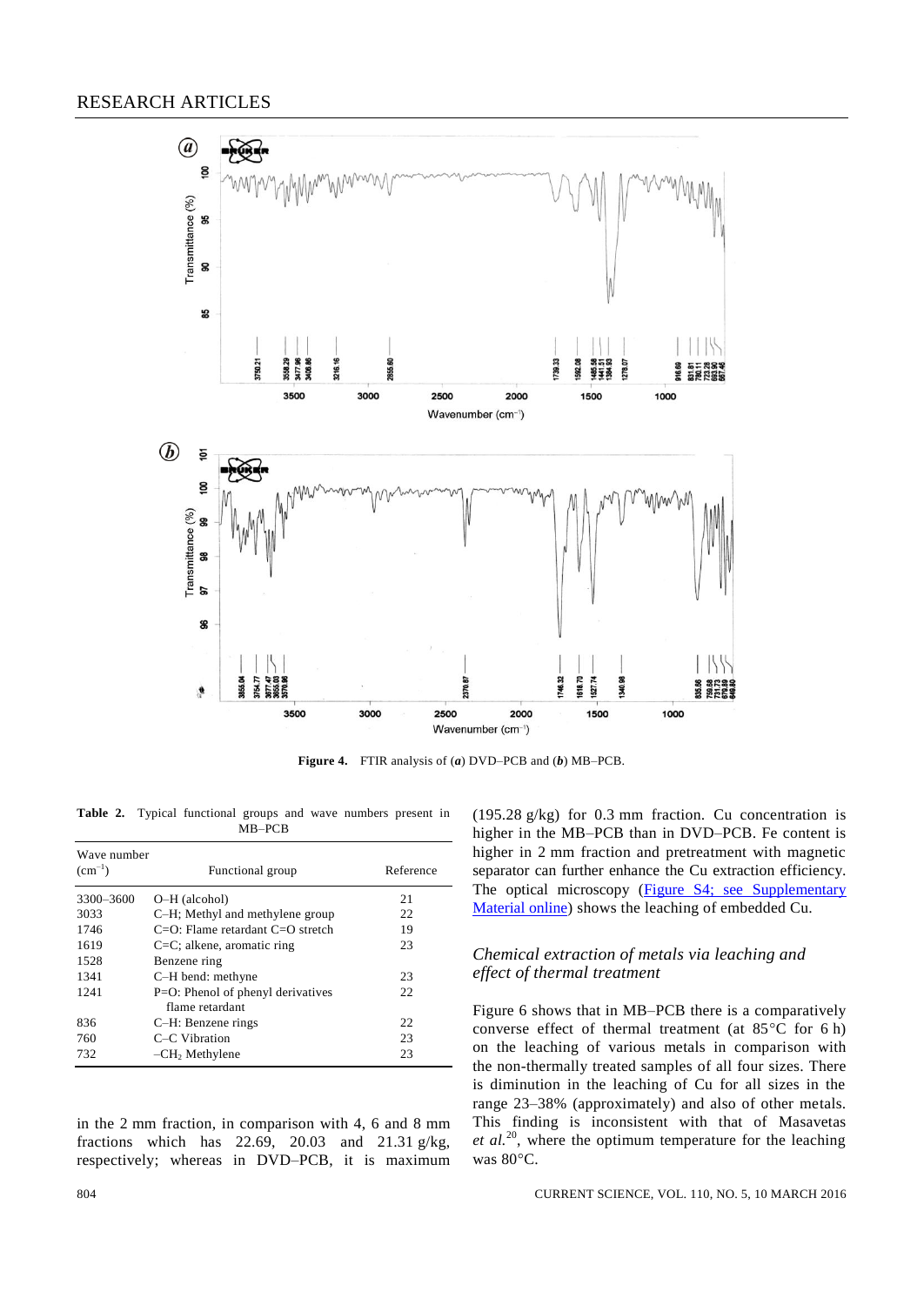| Wave number $(cm^{-1})$ | Functional groups                                                                                 | Reference |  |
|-------------------------|---------------------------------------------------------------------------------------------------|-----------|--|
| 3750, 3558              | Hydroxyl bond                                                                                     | 21        |  |
| 3478, 3407              | $-OH$ or $-NH_2$ : OH from opening of epoxy ring and $-NH_2$ from DICY curing agent               | 24        |  |
| 3217                    | $-NH2$ and $-NH$ : from BAP, TAM (phosphorus-containing-amine)                                    | 25        |  |
| 2856                    | -CH (From WSR-HPPE (EP with phosphorus flame retardant))                                          | 26        |  |
| 1740                    | $-C=O$ (Carbonyl): From DICY-cured epoxy C=O (amides, ketones, aldehydes carboxylic acid, esters) | 27        |  |
| 1591                    | Phenyl-P: From DHPDOPO (phosphorous-based flame retardant)<br>$phenyl-NH2$ : From epoxy resin     | 28, 29    |  |
| 1486, 1592              | Benzene ring                                                                                      |           |  |
| 1441                    | $-CH_3$ : methyl C-H asymmetry                                                                    | 23        |  |
| 1385                    | $-CH3$ . Gem dimethyl                                                                             | 23        |  |
| 1278                    | P=O: From BPHPPO (phosphorus-based flame retardant)                                               | 30        |  |
| 916                     | $CH_2-O-CH_2$ : (epoxide ring) From EP monomer                                                    | 27        |  |

**Table 3.** Typical functional groups and wave numbers present in DVD–PCB



**Figure 5.** Effect of size reduction on the chemical leaching of various metals of (*a*) MB–PCB and (*b*) DVD–PCB.

Furthermore, MB–PCB is composed of glass fibre reinforced EP [\(Figure S3; see Supplementary Material](http://www.currentscience.ac.in/Volumes/110/05/0800-suppl.pdf)  [online\)](http://www.currentscience.ac.in/Volumes/110/05/0800-suppl.pdf) with embedded Cu sheet, consequently which may change to glassy  $slag<sup>11</sup>$  on thermal heating and restrain the diffusion of solvent and dissolution of the metal. BER used in MB–PCB exhibits glass transition temperature  $(Tg)$  of around 130.12 °C, which manifests the commencement of BER chain movement. However, heating below Tg leaves it frozen<sup>19</sup> leading to low Cu recovery due to minimal Cu and solvent interaction, in comparison to the non-thermal treatment.

However, thermal treatment of DVD–PCB enhances metal leaching in comparison with the non-thermally treated samples in all four size fractions as the composition of the DVD–PCB is distinct in comparison to MB–PCB as discussed previously. Further, there is surge in the Cu leaching for all size fractions in the range of 41–141% (approximately) as thermal heating results in thermal decomposition exposing metals which facilitates better solvent interactions leading to better Cu recovery. Thus, MB–PCB and DVD–PCB must be identified and processed distinctly for maximal valuable metal recovery.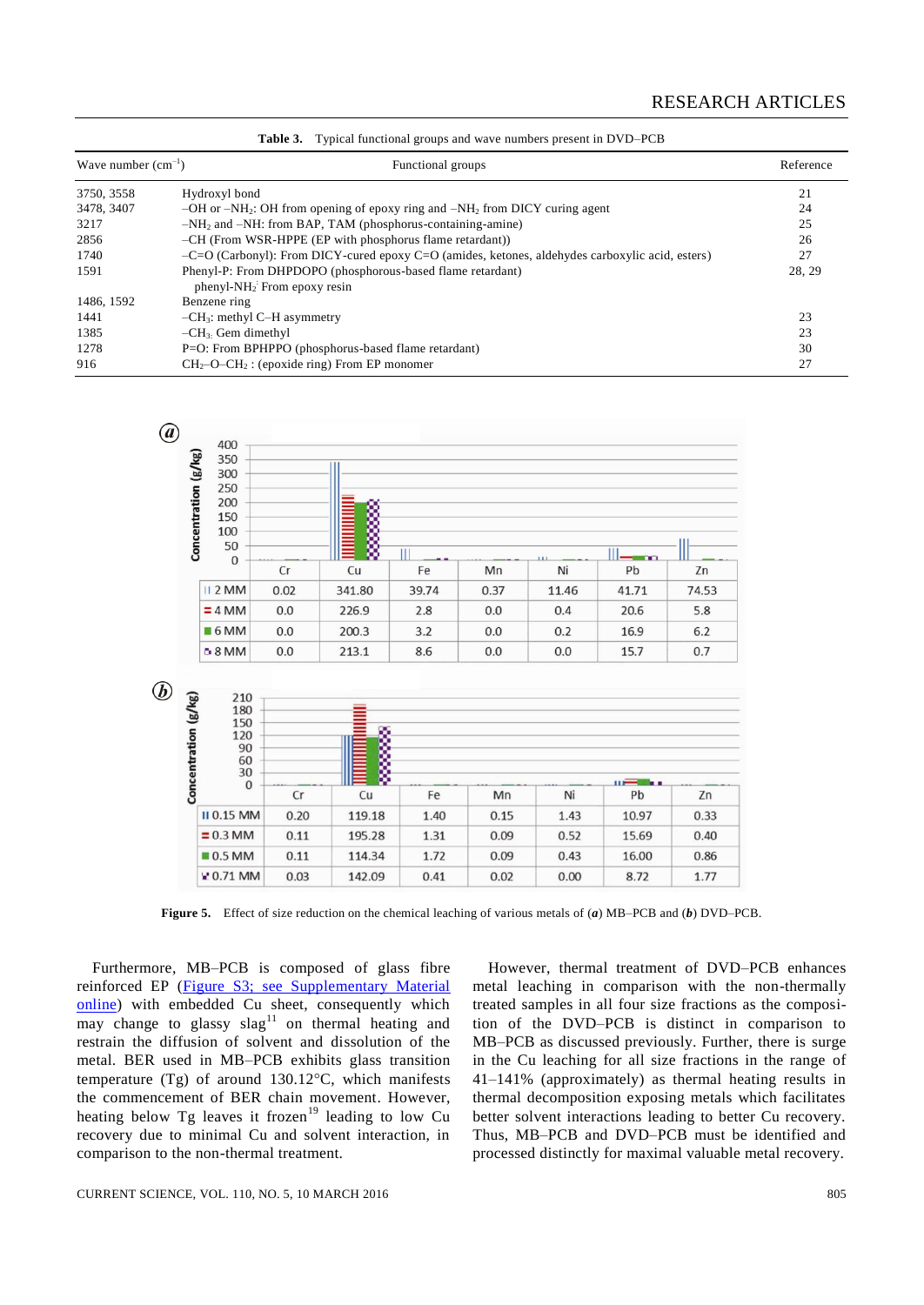

**Figure 6.** Effect of thermal heating on the leachability of valuable and toxic metals of (*a*) MB–PCB and (*b*) DVD–PCB.

Metallic copper can be recovered from the leaching solvent through electrodeposition in an electrolytic cell<sup>20</sup>. Purification of Cu by solvent extraction with organic LIX 26 and electro-winning can also be conducted to increase its purity $17$ .

# **Conclusion**

The study revealed that, WEEE, especially PCBs could be a promising resource for the recovery of valuable metals. Systematic manual dismantling can conveniently recover 90–95% (w/w) of Al and 35–40% (w/w) of Cu present in CPU, and the remaining metals in the embedded form may require pyro-metallurgical or hydro-metallurgical processes. Manual dismantling may not be economical in developed countries where labour cost is formidable. It is definitely a favourable option in developing countries where labour is cheap and available and which may lead to employment generation<sup>6</sup>. Metal leaching was found to surge with particle size reduction, due to increase in surface area. Although DVD–PCB showed significant (41–141%) surge in metal leaching, MB–PCB shows no significant effect on thermal treatment, due to different material composition, indicating that MB–PCBs should